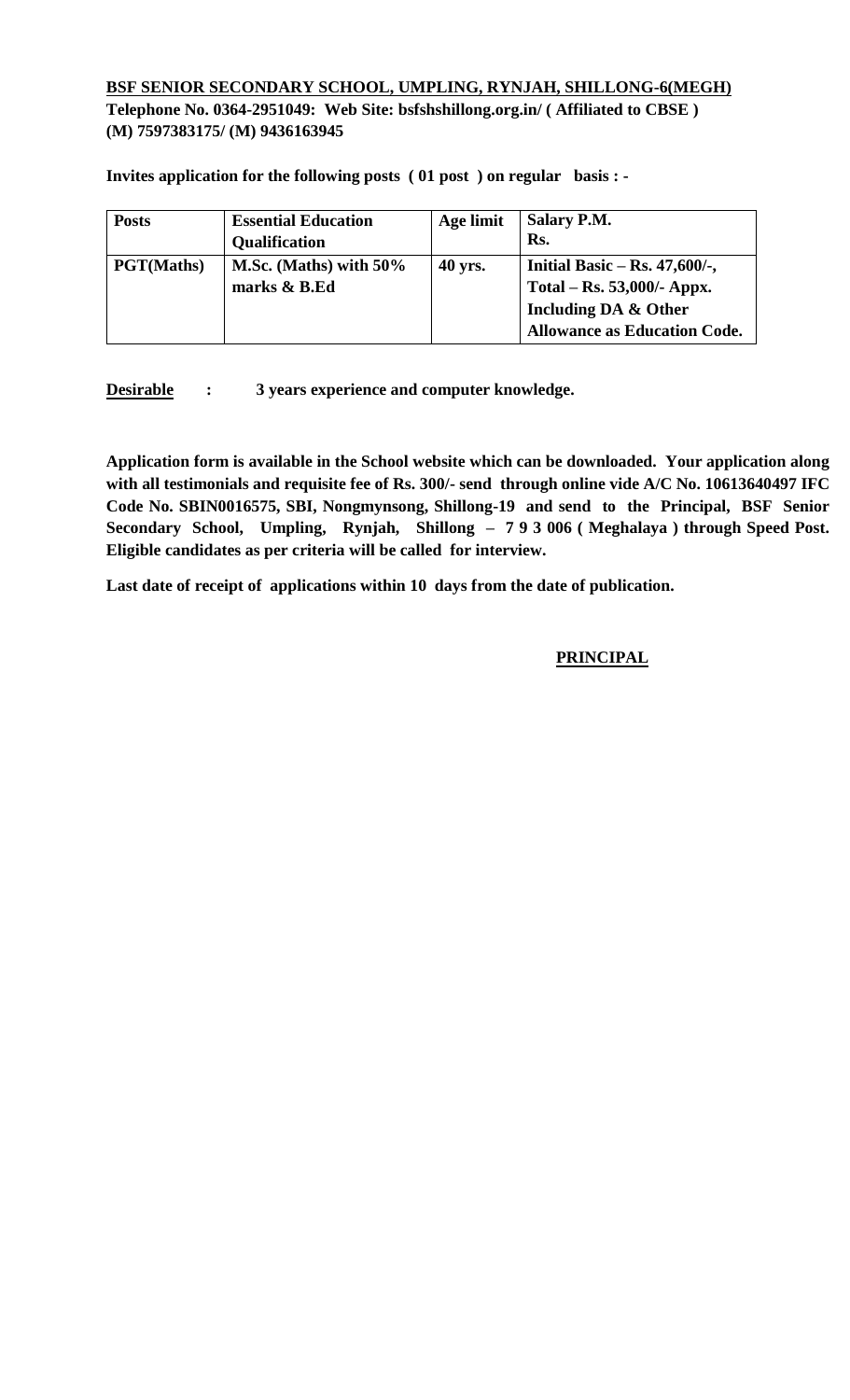# **BSF SENIOR SECONDARY SCHOOL, UMPLING, RYNJAH, SHILLONG-6(MEGH) Telephone No. 0364-2951049: Web Site: bsfshshillong.org.in/ ( Affiliated to CBSE )**

|     |                                |                |                                                                                                                       | port size photo                                                                                                      |
|-----|--------------------------------|----------------|-----------------------------------------------------------------------------------------------------------------------|----------------------------------------------------------------------------------------------------------------------|
|     |                                |                |                                                                                                                       |                                                                                                                      |
| 1.  | Name in full                   |                |                                                                                                                       |                                                                                                                      |
| 2.  |                                |                |                                                                                                                       |                                                                                                                      |
| 3.  | Date of Birth                  |                |                                                                                                                       |                                                                                                                      |
| 4.  | Age(as on 31/01/2022):         |                |                                                                                                                       |                                                                                                                      |
| 5.  | <b>Nationality</b>             | $\ddot{\cdot}$ | and the control of the control of the control of the control of the control of the control of the control of the      |                                                                                                                      |
| 6.  | <b>Religion</b>                |                |                                                                                                                       |                                                                                                                      |
| 7.  | <b>Marital Status</b>          |                |                                                                                                                       | and the control of the control of the control of the control of the control of the control of the control of the     |
| 8.  | Correspondence                 |                |                                                                                                                       | <u> 1980 - Andrea Brasil, amerikan basar basar dan berasal dalam basar basar dalam basar dalam basar dalam basar</u> |
|     | <b>Address</b>                 |                | and the control of the control of the control of the control of the control of the control of the control of the      |                                                                                                                      |
|     |                                |                |                                                                                                                       |                                                                                                                      |
| 9.  | <b>Whatapp No./Mobile No.:</b> |                | <u> 1980 - Johann Barn, mars ann an t-Amhain an t-Amhain an t-Amhain an t-Amhain an t-Amhain an t-Amhain an t-Amh</u> |                                                                                                                      |
| 10. | <b>Email</b>                   | $\ddot{\cdot}$ |                                                                                                                       |                                                                                                                      |

**11. Education Qualification:**

| Course       | Name of               | <b>Passing year</b> | <b>Subject</b> | <b>Division</b> | Pass% |
|--------------|-----------------------|---------------------|----------------|-----------------|-------|
|              | <b>School/College</b> |                     | <b>Taken</b>   |                 |       |
| $\mathbf{X}$ |                       |                     |                |                 |       |
| <b>XII</b>   |                       |                     |                |                 |       |
| <b>B.Sc</b>  |                       |                     |                |                 |       |
| M.Sc         |                       |                     |                |                 |       |
| B.Ed.        |                       |                     |                |                 |       |
| Any other    |                       |                     |                |                 |       |
|              |                       |                     |                |                 |       |

## **12. Teaching Experience :**

| Sl. | Name of            | Post(PRT/TGT/PG         | <b>Subject</b> | <b>Classes</b> | <b>Duration from</b> | <b>Total</b> |
|-----|--------------------|-------------------------|----------------|----------------|----------------------|--------------|
| No. | <b>Institution</b> | <b>T/Asstt. Teacher</b> | <b>Taught</b>  | <b>Taught</b>  | $-$ To               | Periods.     |
|     |                    |                         |                |                |                      |              |
|     |                    |                         |                |                |                      |              |
|     |                    |                         |                |                |                      |              |
|     |                    |                         |                |                |                      |              |
|     |                    |                         |                |                |                      |              |
|     |                    |                         |                |                |                      |              |
|     |                    |                         |                |                |                      |              |
|     |                    |                         |                |                |                      |              |
|     |                    |                         |                |                |                      |              |

**Affix recent pass**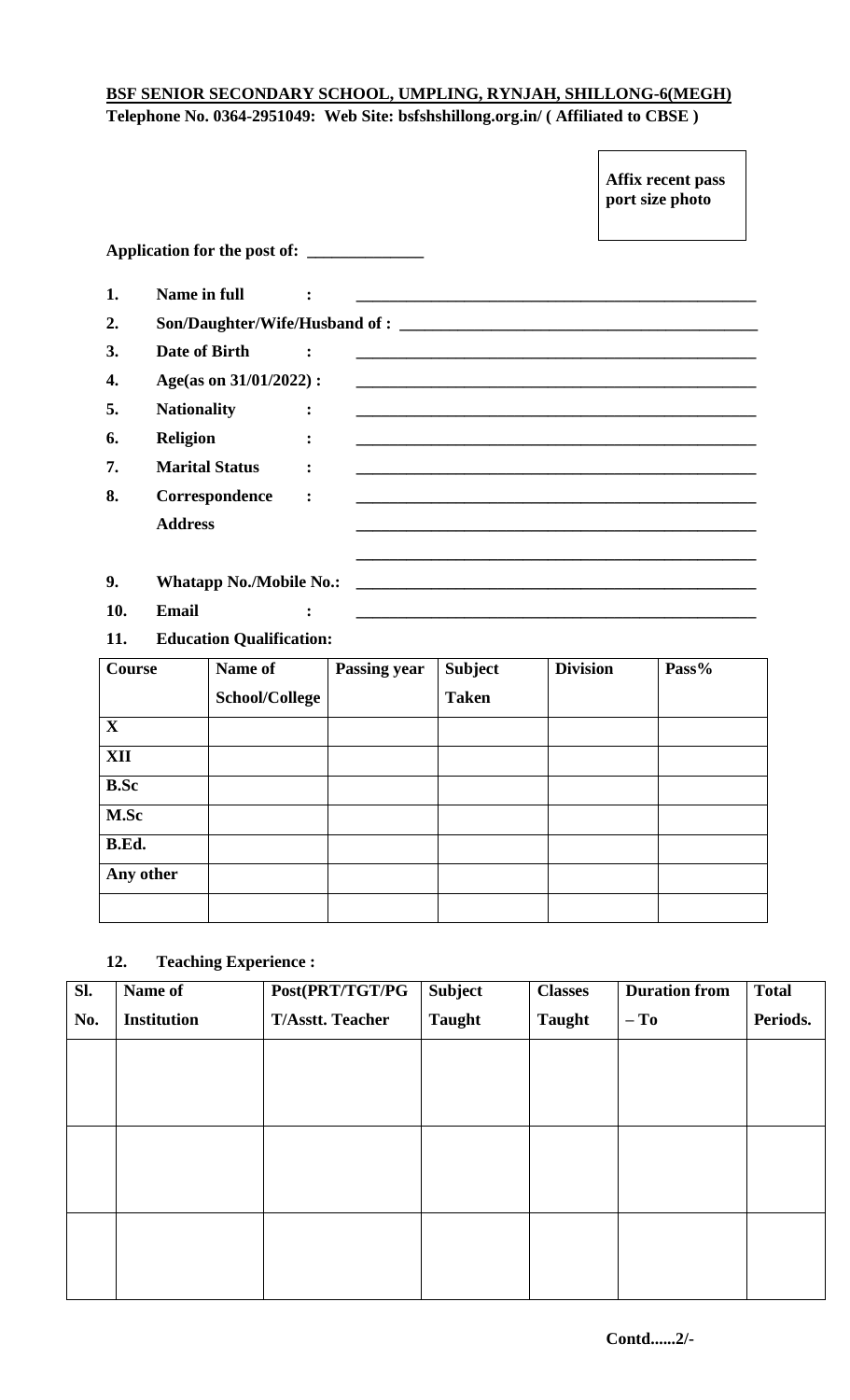| <b>13.</b> | Any other experience :                                                            |
|------------|-----------------------------------------------------------------------------------|
| 14.        | <b>Co-curricular Activities &amp; Sports:</b>                                     |
| 15.        |                                                                                   |
|            | <b>Details of Computer Qualification:</b>                                         |
| 16.        | <b>Payment details:</b>                                                           |
|            | Rs. __________ dated ______________ transaction ID ______________________________ |

I solemnly state the all the above particulars / statements are true to the best of my knowledge 17. and belief.

| <b>Signature</b> | ٠ |
|------------------|---|
| <b>Name</b>      |   |
| <b>Date</b>      |   |